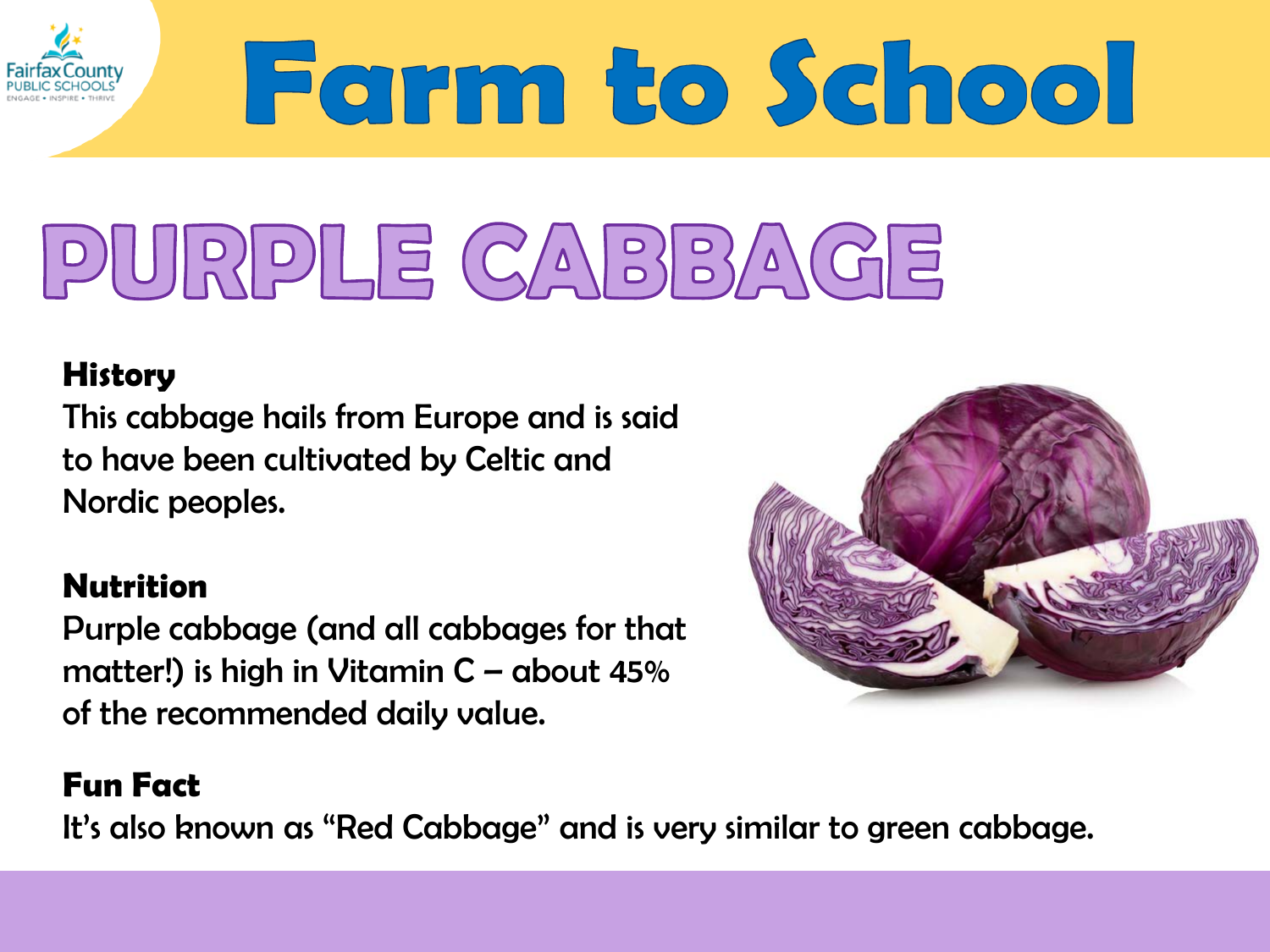## **Growing and Harvest**





- Cabbages grow best in cooler temperatures. If planted too early, it might not grow the "head" of cabbage at all due to the summer heat
- Because of that, cabbages are usually planted early in the spring and harvested by summer OR planted in late summer and harvested by winter
- One plant could grow 1-3 heads of cabbage if planted at the right time and harvested properly

Your Purple Cabbage today were grown *organically* by:

**Franklin Sustainable Farms in Franklin County, PA**